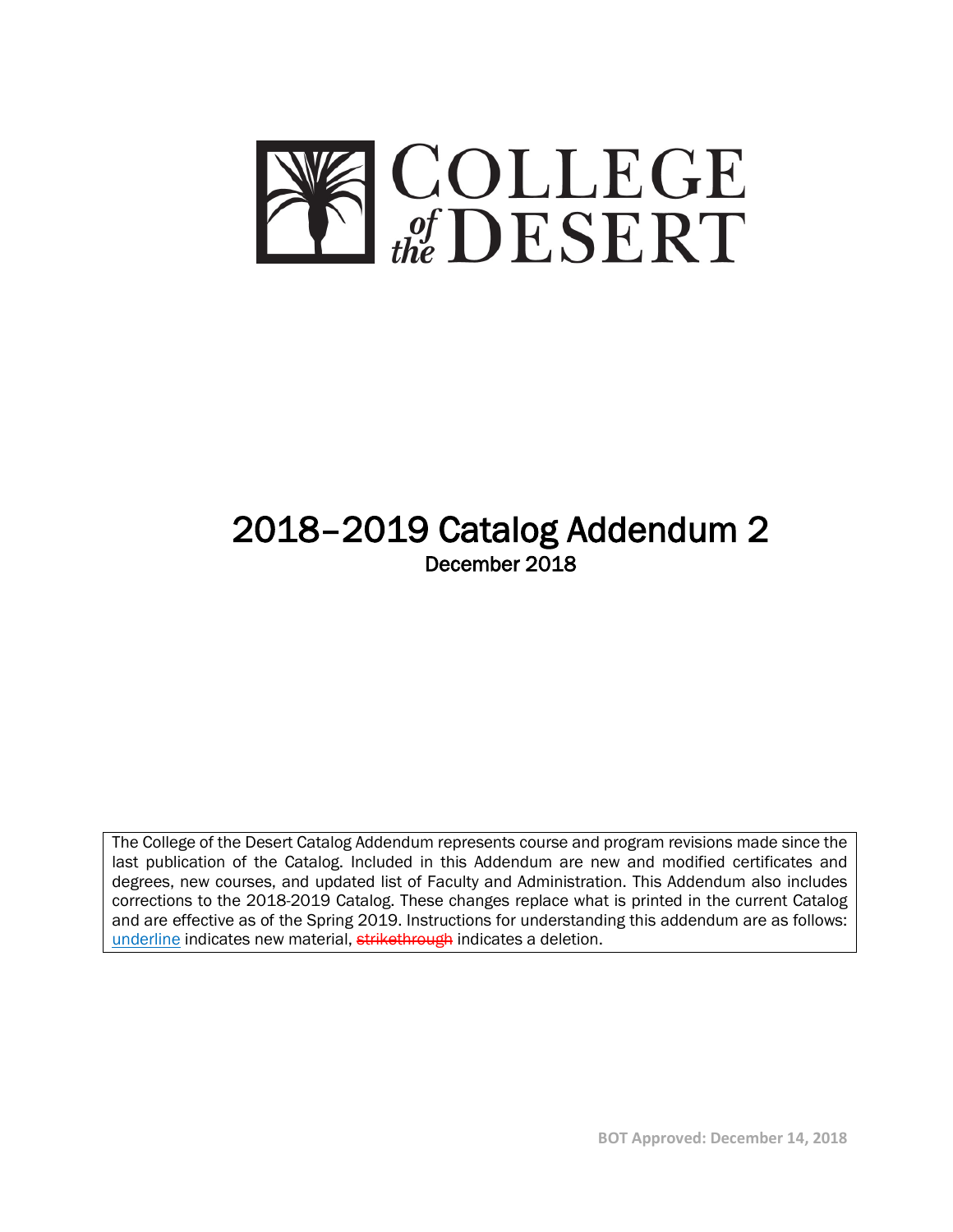## Programs of Study

#### NEW CREDIT PROGRAMS

## Building & Energy Systems Professionals AS Degree

The Building & Energy Systems Professionals (BESP) Associates of Science Degree is developed to offer students a broad overview of the energy conservation industry and includes cross-disciplinary courses in Energy Systems, Heating Ventilation and Air Conditioning, Architecture, Computer Information Systems, and Building Inspection Technology. The completion of the Building & Energy Systems Professional AS Degree is especially advantageous for the student who has the goal to obtain leadership positions. Electives are selected to support a concentration on industry specialties. Students will have the option to focus on particular energy sectors by choosing from various depths of study: Solar Systems, Building Control Systems Building Operator, Advanced Lighting Systems, or Zero Net Energy (ZNE) Technician. The student may choose their elective based on their immediate energy other defined degrees within the ZNE industry. Students will have the technical background that can lead to multiple industry-recognized credentials and careers as an Energy Auditor, Energy Consultant, ZNE Technician, HVACR Technician, Facility Management, Construction Management, and Solar Residential Technician.

#### Required Core Courses (17 units)

| <b>ESYS 004</b>  |  |
|------------------|--|
| <b>ESYS 005</b>  |  |
| <b>BIT 024</b>   |  |
| ARCH 011         |  |
| AIS 012          |  |
| <b>ESYS 095A</b> |  |
|                  |  |

## Supporting Degree Electives ........................................................................................................................................... 23

*Choose a minimum of 23 units from below. Students may choose a specialty by taking selected grouped courses.*

#### Required Courses for Specialty in Building Automation Control

| <b>ACR 060</b> |  |
|----------------|--|
| <b>ACR 064</b> |  |
| <b>ACR 065</b> |  |
| <b>ACR 076</b> |  |
| <b>ACR 090</b> |  |
| ACR 091        |  |
| <b>ACR 092</b> |  |

#### Required Courses for Specialty in Building Commissioning Technician

| <b>ACR 075</b>  |  |
|-----------------|--|
| <b>ACR 084</b>  |  |
| <b>ACR 090</b>  |  |
| <b>ACR 091</b>  |  |
| <b>BIT 020</b>  |  |
| <b>BIT 040</b>  |  |
| <b>ESYS 002</b> |  |
| <b>ESYS 006</b> |  |
| <b>ESYS 035</b> |  |
|                 |  |

#### Required Courses for Specialty in Building Energy Consultant

| ACR 075         |  |
|-----------------|--|
| <b>ACR 077</b>  |  |
| ARCH 011        |  |
| <b>BIT 020</b>  |  |
| <b>BIT 024</b>  |  |
| <b>ESYS 004</b> |  |
| <b>ESYS 005</b> |  |
| <b>ESYS 021</b> |  |
| <b>ESYS 022</b> |  |
|                 |  |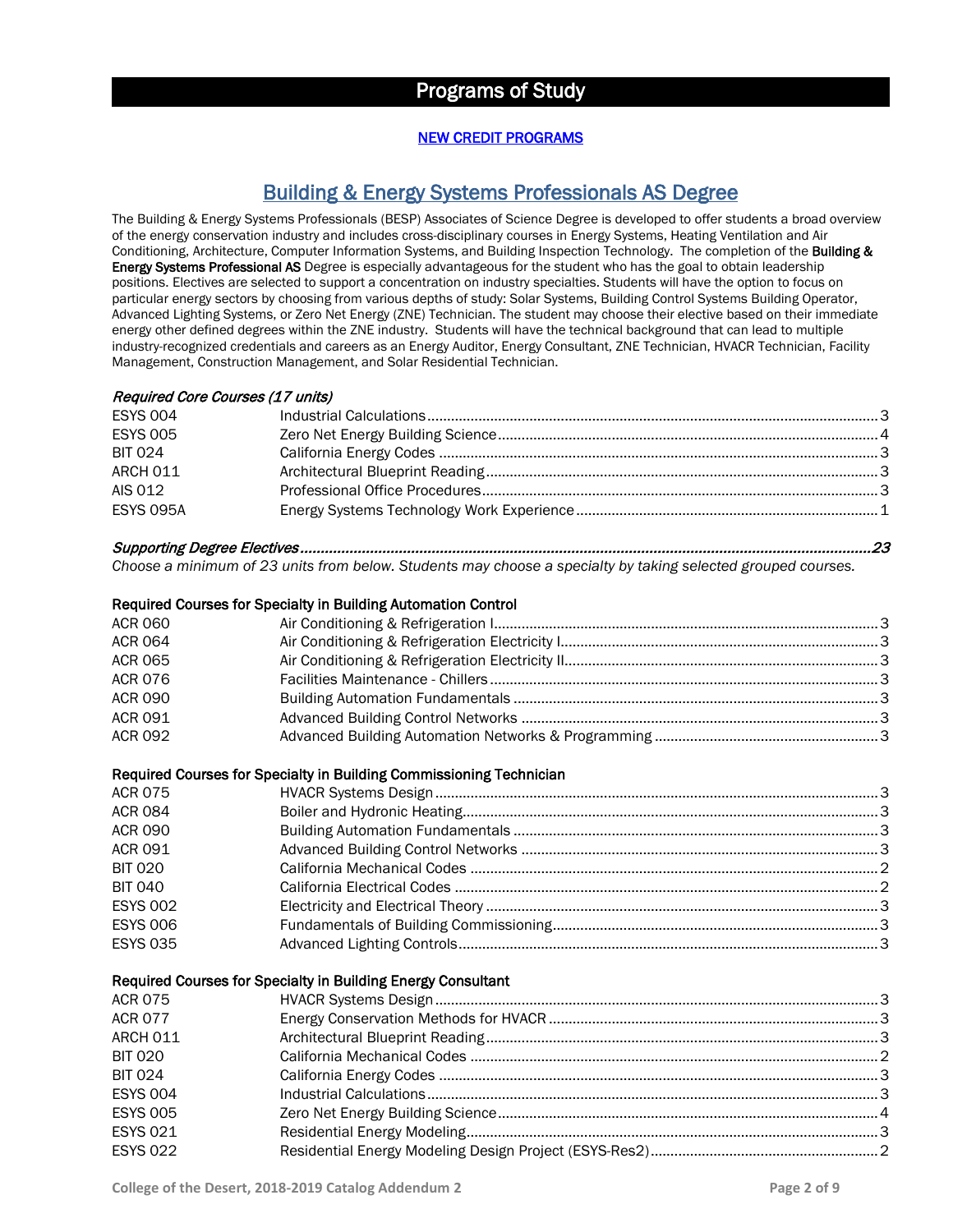|                 | Required Courses for Specialty in Building Inspection Technology  |  |
|-----------------|-------------------------------------------------------------------|--|
| <b>BIT 010</b>  |                                                                   |  |
| <b>BIT 020</b>  |                                                                   |  |
| <b>BIT 024</b>  |                                                                   |  |
| <b>BIT 025</b>  |                                                                   |  |
| <b>BIT 026</b>  |                                                                   |  |
| <b>BIT 030</b>  |                                                                   |  |
| <b>BIT 040</b>  |                                                                   |  |
| ARCH 002        |                                                                   |  |
| <b>ARCH 011</b> |                                                                   |  |
|                 | Required Courses for Specialty in Applied Construction Technology |  |
| <b>ACT 020</b>  |                                                                   |  |
| <b>ACT 021</b>  |                                                                   |  |
| <b>ACT 022</b>  |                                                                   |  |
| <b>ACT 023</b>  |                                                                   |  |
| <b>ACT 024</b>  |                                                                   |  |
| <b>ACT 025</b>  |                                                                   |  |
| <b>ACT 026</b>  |                                                                   |  |
| <b>ACT 027</b>  |                                                                   |  |
| <b>ACT 028</b>  |                                                                   |  |
| <b>ACT 029</b>  |                                                                   |  |
| <b>ACT 030</b>  |                                                                   |  |
| <b>ACT 031</b>  |                                                                   |  |
|                 | Required Courses for Specialty in Construction Management         |  |
| ARCH 001        |                                                                   |  |
| ARCH 002        |                                                                   |  |
| ARCH 003A       |                                                                   |  |
| <b>ARCH 011</b> |                                                                   |  |
| <b>BIT 010</b>  |                                                                   |  |
| <b>BIT 026</b>  |                                                                   |  |
| CM 001          |                                                                   |  |
| <b>CM 002</b>   |                                                                   |  |
| <b>DRA 002</b>  |                                                                   |  |
|                 | Required Courses for Specialty in Green HVAC Residential          |  |
| <b>ACR 060</b>  |                                                                   |  |
| <b>ACR 061</b>  |                                                                   |  |
| <b>ACR 064</b>  |                                                                   |  |
| <b>ACR 065</b>  |                                                                   |  |
| <b>ACR 075</b>  |                                                                   |  |
| <b>ACR 077</b>  |                                                                   |  |
| <b>ACR 078</b>  |                                                                   |  |
| <b>ACR 080</b>  |                                                                   |  |
| <b>ACR 083</b>  |                                                                   |  |
|                 | Required Courses for Specialty in Green HVAC Commercial           |  |
| <b>ACR 060</b>  |                                                                   |  |
| <b>ACR 061</b>  |                                                                   |  |
| <b>ACR 064</b>  |                                                                   |  |
| <b>ACR 065</b>  |                                                                   |  |
| <b>ACR 075</b>  |                                                                   |  |
| <b>ACR 076</b>  |                                                                   |  |
| <b>ACR 077</b>  |                                                                   |  |
| <b>ACR 078</b>  |                                                                   |  |
| <b>ACR 083</b>  |                                                                   |  |
| <b>ACR 084</b>  |                                                                   |  |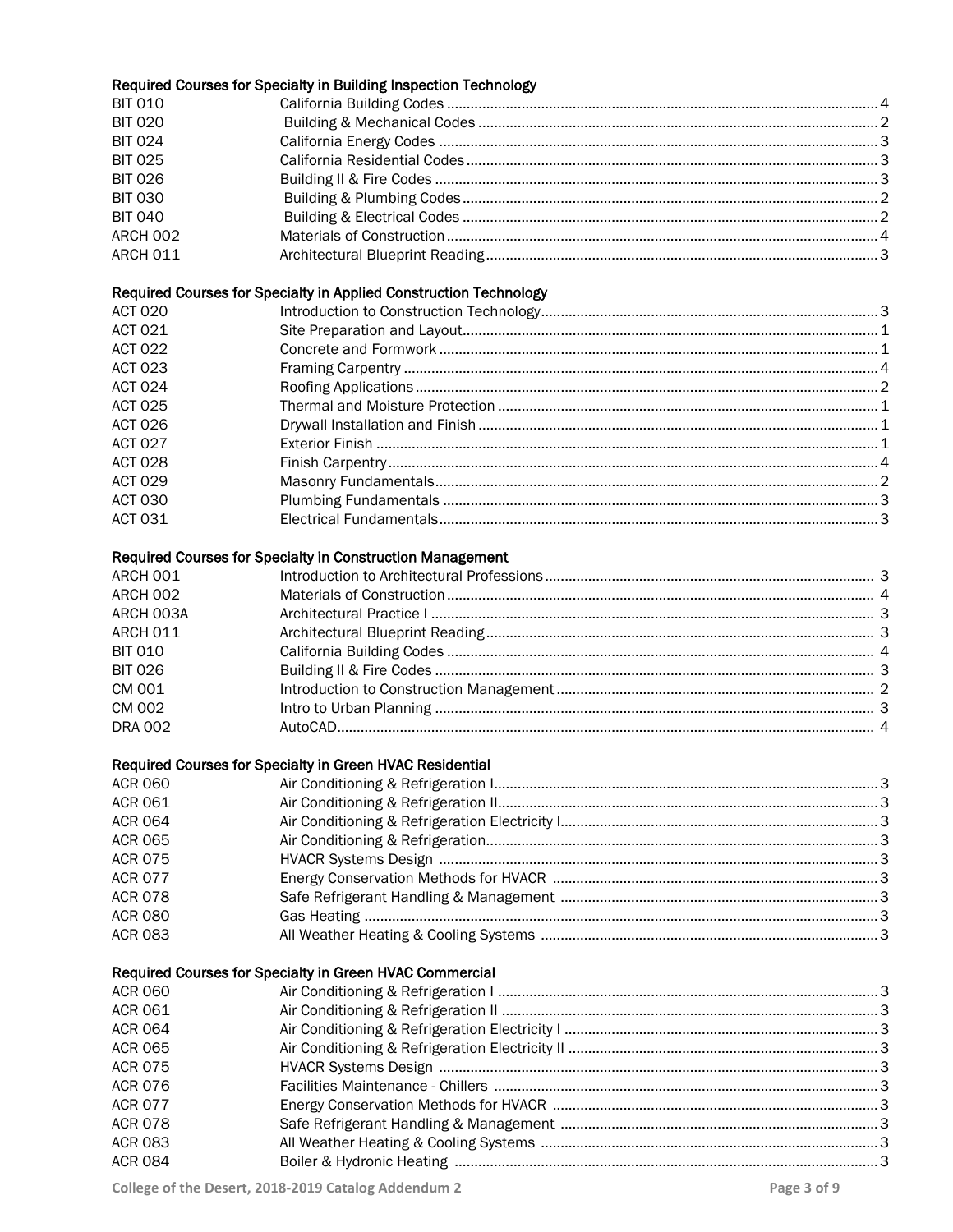| <b>ACR 090</b>   |                                                                     |  |
|------------------|---------------------------------------------------------------------|--|
| <b>BIT 020</b>   |                                                                     |  |
|                  | Required Courses for Specialty in Facilities Operations Technician  |  |
| <b>ACR 060</b>   |                                                                     |  |
| <b>ACR 064</b>   |                                                                     |  |
| <b>ACR 065</b>   |                                                                     |  |
| <b>ACR 076</b>   |                                                                     |  |
| <b>ACR 078</b>   |                                                                     |  |
| <b>ACR 083</b>   |                                                                     |  |
| <b>ACR 084</b>   |                                                                     |  |
| <b>ACR 090</b>   |                                                                     |  |
| ARCH 011         |                                                                     |  |
| <b>ACT 030</b>   |                                                                     |  |
|                  | Required Courses for Specialty in Lighting and Controls Technology  |  |
| <b>ESYS 001</b>  |                                                                     |  |
| <b>ESYS 002</b>  |                                                                     |  |
| <b>ESYS 004</b>  |                                                                     |  |
| <b>ESYS 033</b>  |                                                                     |  |
| <b>ESYS 034</b>  |                                                                     |  |
| <b>ESYS 035</b>  |                                                                     |  |
| <b>ESYS 095A</b> |                                                                     |  |
|                  | Required Courses for Specialty in Residential Solar                 |  |
| <b>ACT 024</b>   |                                                                     |  |
| <b>ESYS 001</b>  |                                                                     |  |
| <b>ESYS 002</b>  |                                                                     |  |
| <b>ESYS 011</b>  |                                                                     |  |
| <b>ESYS 011L</b> |                                                                     |  |
| <b>ESYS 012</b>  |                                                                     |  |
| <b>ESYS 033</b>  |                                                                     |  |
| <b>ESYS 095A</b> |                                                                     |  |
|                  | Required Courses for Specialty in Power Generation and Distribution |  |
| <b>ESYS 001</b>  |                                                                     |  |
| <b>ESYS 002</b>  |                                                                     |  |
| <b>ESYS 003</b>  |                                                                     |  |
| <b>ESYS 004</b>  |                                                                     |  |
| <b>BUMA 032</b>  |                                                                     |  |
| NR 001           |                                                                     |  |
| <b>ACR 077</b>   |                                                                     |  |
|                  | Required Courses for Specialty in Zero Net Energy Technology        |  |
| <b>ACR 075</b>   |                                                                     |  |
| <b>ACR 077</b>   |                                                                     |  |
| ARCH 002         |                                                                     |  |
| <b>ESYS 001</b>  |                                                                     |  |
| <b>ESYS 002</b>  |                                                                     |  |
|                  |                                                                     |  |
|                  |                                                                     |  |
|                  |                                                                     |  |
|                  |                                                                     |  |
|                  |                                                                     |  |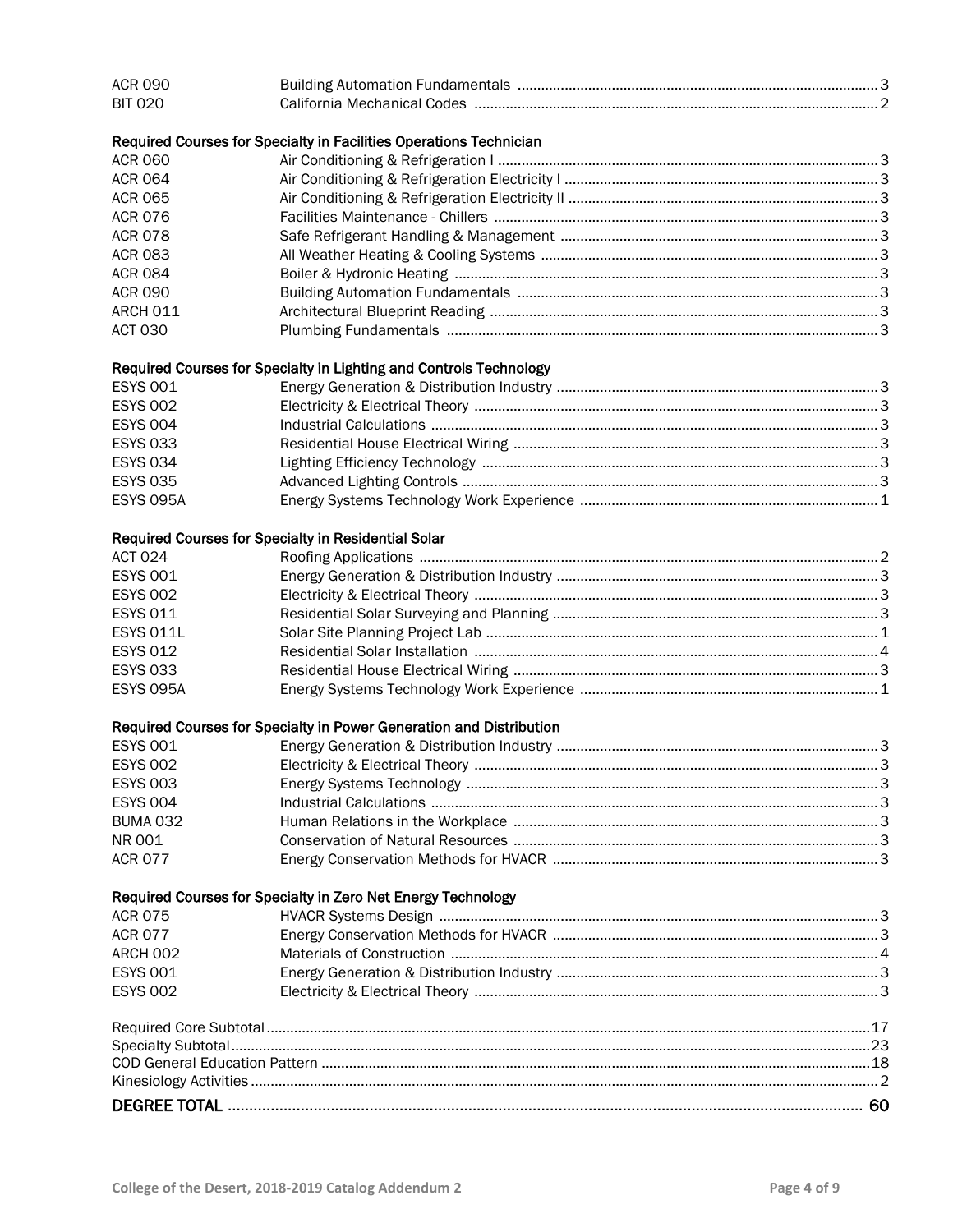## Graphic Design & Marketing AA Degree

Graphic Design & Marketing (GDM) is the vehicle by which business communicates visually by infusing art and technology to communicate ideas through images and other communications media. The graphic designer is often working closely with marketing to develop and implement branding strategies, communications, market development, and presence, including many other related business activities. A graphic designer who is familiar with marketing from a marketing point-of-view is better equipped to understand the role of graphic design as a vital component in the world of business. Students working toward their Associates degree in this program study computer graphic design for print, web, and video.

This cross-discipline program is designed to prepare students for employment in the diverse fields of Web Design, Graphic Design, Motion Graphics, and Interactive Multimedia. Career paths may also lead to working in advertising, marketing or independently. Careers in the discipline that generally require graduate-level degrees include college teacher, video editor, web developer, creative director, and art director. The graphic designer is often working closely with marketing departments to develop and implement branding strategies, communications, market development, and presence, including many other related business activities. A graphic designer who is familiar with marketing from a marketing point-of-view is better equipped to understand the role of graphic design as a vital component in the world of business.

| <b>Required Courses</b> |                                  |  |
|-------------------------|----------------------------------|--|
| <b>DDP 001A</b>         |                                  |  |
| <b>DDP 001B</b>         |                                  |  |
| <b>DDP 020</b>          |                                  |  |
| BUAC 020A               |                                  |  |
| <b>BUMA 010</b>         |                                  |  |
| or ECON 001             | Principles of Macroeconomics (3) |  |
| ART 002A                |                                  |  |
| and ART 002B            |                                  |  |
| and ART 002C            |                                  |  |
| ART 003A                |                                  |  |
| <b>ART 012A</b>         |                                  |  |
| <b>ART 012B</b>         |                                  |  |
| <b>ART 012C</b>         |                                  |  |
|                         |                                  |  |
|                         |                                  |  |
|                         |                                  |  |
|                         |                                  |  |

\* Units for the major may be double counted for CSU GE or IGETC, confer with Counselor.

## Lighting and Controls Technology Certificate of Achievement

Lighting and Controls Technology certificate provides training and preparation for industry recognize credential to electricians, contractors, acceptance test technicians, building operators, and managers. The training helps the electrical industry increase the use of energy-saving lighting controls in commercial buildings and ensuring they are properly installed and commissioned for maximum effectiveness.

#### Required Courses

| <b>ESYS 001</b>  |  |
|------------------|--|
| <b>ESYS 002</b>  |  |
| <b>ESYS 004</b>  |  |
| <b>ESYS 033</b>  |  |
| <b>ESYS 034</b>  |  |
| <b>ESYS 035</b>  |  |
| <b>ESYS 095A</b> |  |
|                  |  |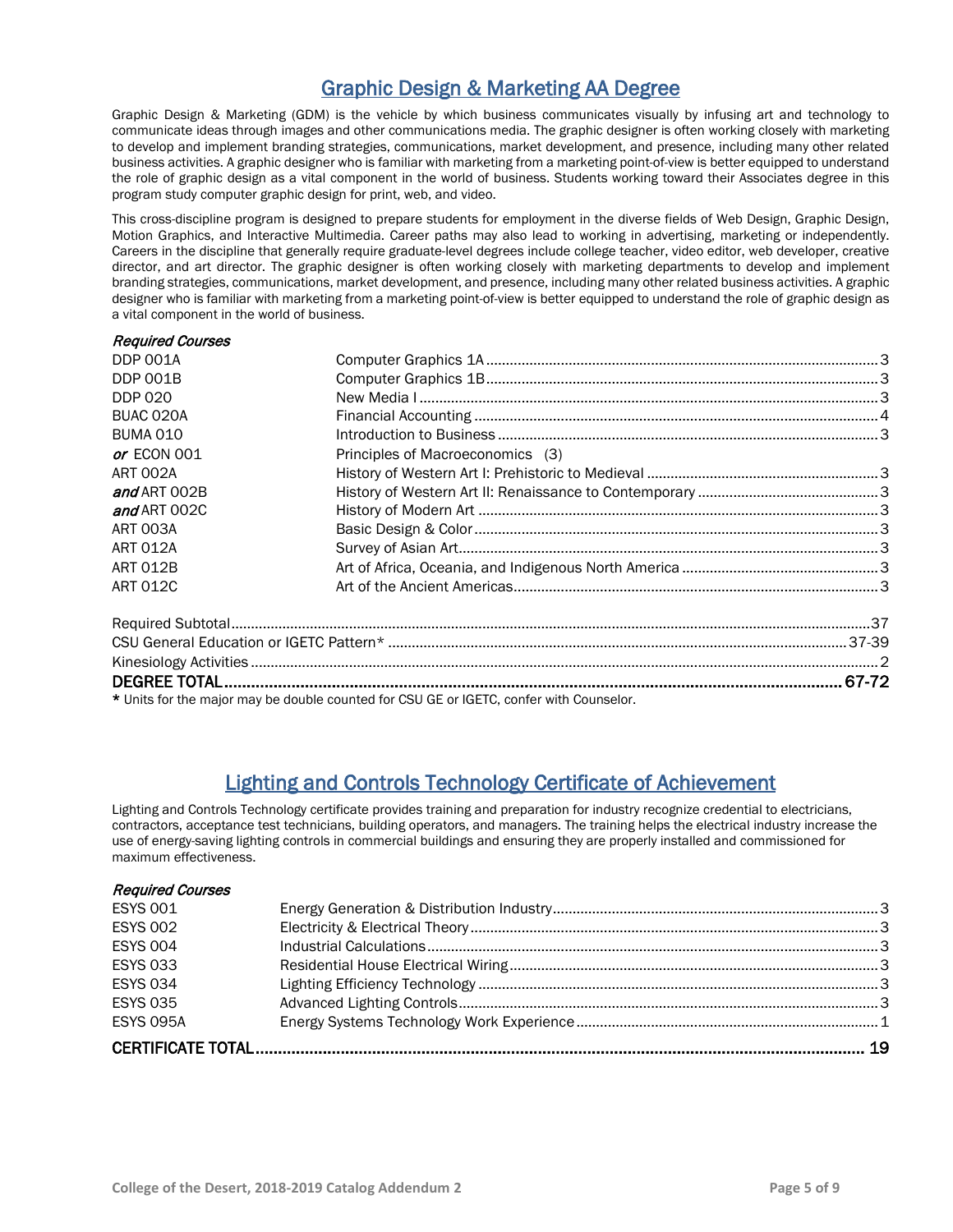## Residential Solar Certificate of Achievement

The Residential Solar Certificate of Achievement is developed to prepare the students for careers in the field of renewable energy, focusing on solar energy technology. Graduates will be prepared for careers in design, installation, and repairing solar energy systems. Graduates will also be prepared to work with architects and engineers who consult, design, and guide solar installations, solar thermal, and battery storage projects.

| <b>ESYS 095A</b>        |  |
|-------------------------|--|
| <b>ESYS 033</b>         |  |
| <b>ESYS 012</b>         |  |
| <b>ESYS 011L</b>        |  |
| <b>ESYS 011</b>         |  |
| <b>ESYS 002</b>         |  |
| <b>ESYS 001</b>         |  |
| <b>ACT 024</b>          |  |
| <b>Required Courses</b> |  |

## NEW NONCREDIT PROGRAMS

## Bread Baker Certificate of Completion

This certificate prepares the student for employment as a bread baker focused on yeast breads. Required Courses CART-310 Bakery Sanitation &Organization ...............................................................................................................0

| <b>UANI-JIU</b> |            |  |
|-----------------|------------|--|
| CART-311        | Lean Dough |  |
| CART-312        |            |  |

## Baker Certificate of Completion

This certificate prepares the student for employment as a baker focused on quick breads, cakes, cookies and breakfast breads. Required Courses

| <i><b>Required Courses</b></i> |  |
|--------------------------------|--|
| CART-320                       |  |
| CART-321                       |  |
| CART-322                       |  |
| CART-323                       |  |
|                                |  |

## Prep Cook Certificate of Completion

This certificate is a study of the basic core components in culinary arts and food production. Introduction to culinary terminology and ingredients will be presented. Areas of study include: tools, equipment, knife skills, food evaluation, basic cooking principles to include moist and dry heat methods, seasonings, flavorings and aromatics, fats, dairy products, stocks, thickeners, mother sauces and small sauces, meats, poultry, vegetables, and starches. Students achieve basic competency in theories, cooking techniques, and applications of working with food. Students are exposed to techniques of the professional kitchen.

#### Required Courses

| CART-330 |  |
|----------|--|
| CART-331 |  |
| CART-332 |  |
| CART-333 |  |
| CART-334 |  |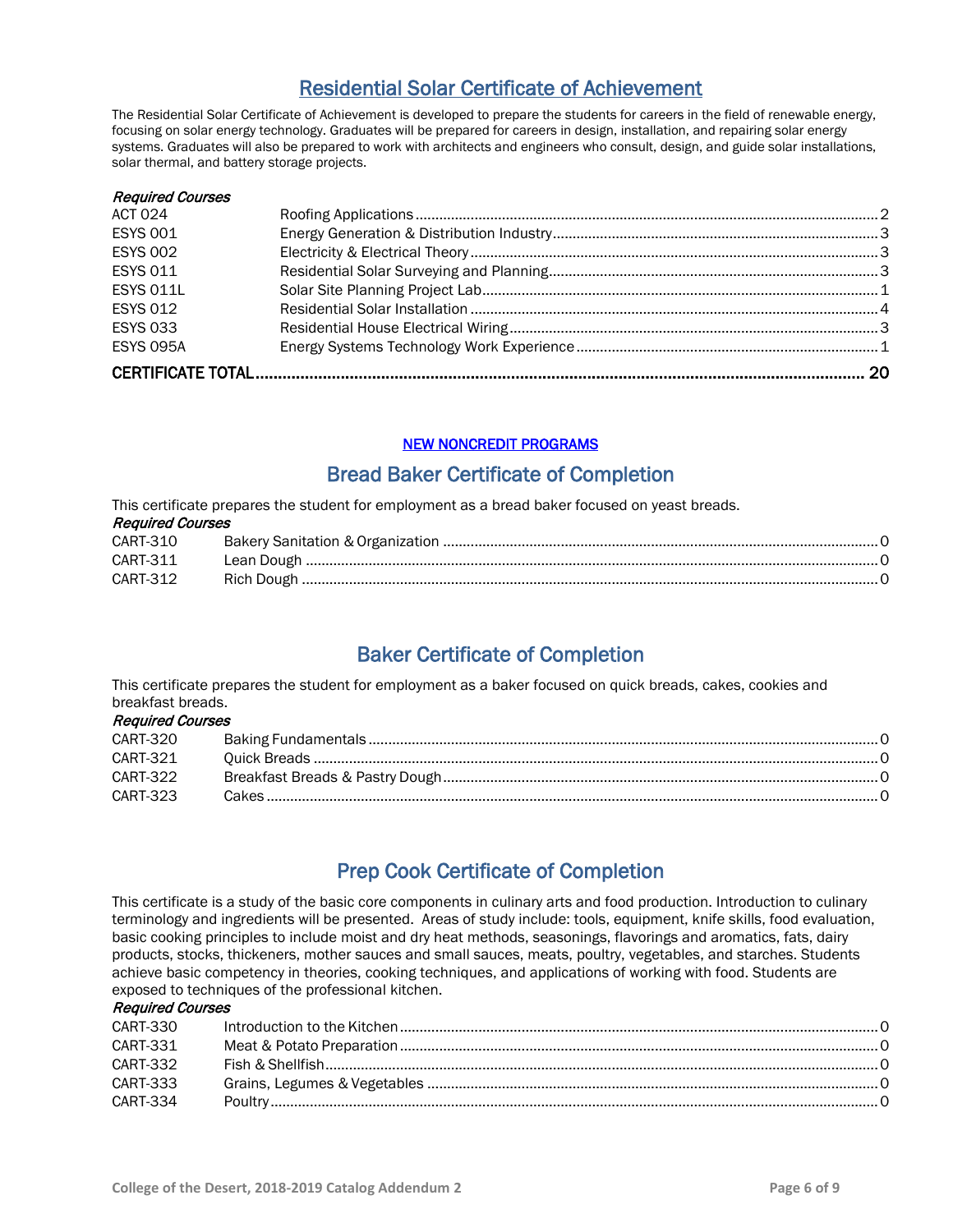## Courses of Instruction

## NEW CREDIT COURSES

| <b>ESYS-011</b>                                                 | <b>Residential Solar Surveying and Planning</b>                                                                                                                                                                                                                                                                                                                                                                                                                                                                                                                                                                                                                                                                                                                                                                                                                        |                    | Units: 3              |
|-----------------------------------------------------------------|------------------------------------------------------------------------------------------------------------------------------------------------------------------------------------------------------------------------------------------------------------------------------------------------------------------------------------------------------------------------------------------------------------------------------------------------------------------------------------------------------------------------------------------------------------------------------------------------------------------------------------------------------------------------------------------------------------------------------------------------------------------------------------------------------------------------------------------------------------------------|--------------------|-----------------------|
|                                                                 | This course is for students engaged or interested in a solar-related field who need to expand their knowledge and skills of solar function and design                                                                                                                                                                                                                                                                                                                                                                                                                                                                                                                                                                                                                                                                                                                  |                    |                       |
|                                                                 | of solar photovoltaics (PV). The coordination between trades, design limitations, and workflow processes will be explained. The fundamental<br>principles and functions of the photovoltaic industry will be introduced. Students will be prepared to work as site planning technicians or solar sales                                                                                                                                                                                                                                                                                                                                                                                                                                                                                                                                                                 |                    |                       |
| advisers.                                                       |                                                                                                                                                                                                                                                                                                                                                                                                                                                                                                                                                                                                                                                                                                                                                                                                                                                                        |                    |                       |
| Lecture Hours: 54                                               | Lab Hours: None                                                                                                                                                                                                                                                                                                                                                                                                                                                                                                                                                                                                                                                                                                                                                                                                                                                        | Repeatable: No     | Grading: Letter       |
| <b>Transfer Status: None</b>                                    | Degree Applicable: AA/AS                                                                                                                                                                                                                                                                                                                                                                                                                                                                                                                                                                                                                                                                                                                                                                                                                                               |                    |                       |
| COD GE: None                                                    | CSU GE: None                                                                                                                                                                                                                                                                                                                                                                                                                                                                                                                                                                                                                                                                                                                                                                                                                                                           | <b>IGETC: None</b> |                       |
| <b>ESYS-011L</b>                                                | <b>Solar Site Planning Project Lab</b>                                                                                                                                                                                                                                                                                                                                                                                                                                                                                                                                                                                                                                                                                                                                                                                                                                 |                    | Units: 1              |
| recommendations based on current California's energy code.      | This course provides training in applying the principles and techniques of solar surveying and planning to residential building projects. This project-<br>based workshop supports lectures from ESYS-011 by providing students a hands-on approach surveying multiple buildings and making energy                                                                                                                                                                                                                                                                                                                                                                                                                                                                                                                                                                     |                    |                       |
| Lecture Hours: None<br>Advisory: ESYS-011                       | Lab Hours: 54                                                                                                                                                                                                                                                                                                                                                                                                                                                                                                                                                                                                                                                                                                                                                                                                                                                          | Repeatable: No     | Grading: Letter       |
| <b>Transfer Status: None</b>                                    | Degree Applicable: AA/AS                                                                                                                                                                                                                                                                                                                                                                                                                                                                                                                                                                                                                                                                                                                                                                                                                                               |                    |                       |
| COD GE: None                                                    | CSU GE: None                                                                                                                                                                                                                                                                                                                                                                                                                                                                                                                                                                                                                                                                                                                                                                                                                                                           | <b>IGETC: None</b> |                       |
| <b>ESYS-012</b>                                                 | <b>Residential Solar Installation</b>                                                                                                                                                                                                                                                                                                                                                                                                                                                                                                                                                                                                                                                                                                                                                                                                                                  |                    | Units: 4              |
|                                                                 | This entry-level course is for students interested in installing and maintaining photovoltaic (PV) systems and obtain or furthering a career in the solar                                                                                                                                                                                                                                                                                                                                                                                                                                                                                                                                                                                                                                                                                                              |                    |                       |
|                                                                 | industry. The installation principles, techniques, and functions of the PV systems will be presented along with installation and maintenance of all<br>necessary components. Discussion and instruction will also serve current solar installers wanting to earn an industry-recognized credential.<br>Installation practices will be aligned to help students prepare for the North American Board of Certified Energy Practitioners (NABCEP). Per NABCEP<br>website, "The NABCEP PV Installation Professional certification is a voluntary certification that provides a set of national standards by which PV<br>Installation Professionals with skills and experience can distinguish themselves from their competition." Certification provides a measure of<br>protection to the public by giving them a credential for judging the competency of practitioners. |                    |                       |
| Lecture Hours: 54                                               | Lab Hours: 54                                                                                                                                                                                                                                                                                                                                                                                                                                                                                                                                                                                                                                                                                                                                                                                                                                                          | Repeatable: No     | Grading: Letter       |
| <b>Transfer Status: None</b>                                    | Degree Applicable: AA/AS                                                                                                                                                                                                                                                                                                                                                                                                                                                                                                                                                                                                                                                                                                                                                                                                                                               |                    |                       |
| COD GE: None                                                    | CSU GE: None                                                                                                                                                                                                                                                                                                                                                                                                                                                                                                                                                                                                                                                                                                                                                                                                                                                           | <b>IGETC: None</b> |                       |
| <b>ESYS-034</b>                                                 | <b>Lighting Efficiency Technology</b><br>This course will review the current technology in energy efficient lighting controls and systems; the latest advances in lamp, ballast, luminaire and<br>control technologies, as well as recent developments in energy legislation.                                                                                                                                                                                                                                                                                                                                                                                                                                                                                                                                                                                          |                    | Units: 3              |
| Lecture Hours: 54<br>Advisory: ESYS-005                         | Lab Hours: None                                                                                                                                                                                                                                                                                                                                                                                                                                                                                                                                                                                                                                                                                                                                                                                                                                                        | Repeatable: No     | Grading: Letter       |
| <b>Transfer Status: None</b>                                    | Degree Applicable: AA/AS                                                                                                                                                                                                                                                                                                                                                                                                                                                                                                                                                                                                                                                                                                                                                                                                                                               |                    |                       |
| COD GE: None                                                    | CSU GE: None                                                                                                                                                                                                                                                                                                                                                                                                                                                                                                                                                                                                                                                                                                                                                                                                                                                           | <b>IGETC: None</b> |                       |
|                                                                 | <b>NEW NONCREDIT COURSES</b>                                                                                                                                                                                                                                                                                                                                                                                                                                                                                                                                                                                                                                                                                                                                                                                                                                           |                    |                       |
| <b>CART-310</b>                                                 | <b>Bakery Sanitation &amp; Organization</b>                                                                                                                                                                                                                                                                                                                                                                                                                                                                                                                                                                                                                                                                                                                                                                                                                            |                    | Units: 0              |
| Short term vocational training leading to jobs in bread baking. |                                                                                                                                                                                                                                                                                                                                                                                                                                                                                                                                                                                                                                                                                                                                                                                                                                                                        |                    |                       |
| Lecture Hours: 4                                                | Lab Hours: 12                                                                                                                                                                                                                                                                                                                                                                                                                                                                                                                                                                                                                                                                                                                                                                                                                                                          | Repeatable: Yes    | Grading: Pass/No Pass |
| <b>Transfer Status: None</b><br>COD GE: None                    | Degree Applicable: NONC<br>CSU GE: None                                                                                                                                                                                                                                                                                                                                                                                                                                                                                                                                                                                                                                                                                                                                                                                                                                | <b>IGETC: None</b> |                       |
|                                                                 |                                                                                                                                                                                                                                                                                                                                                                                                                                                                                                                                                                                                                                                                                                                                                                                                                                                                        |                    |                       |
| <b>CART-311</b>                                                 | <b>Lean Dough</b><br>This course prepares the student for employment as a bread baker focused on yeast breads and rolls.                                                                                                                                                                                                                                                                                                                                                                                                                                                                                                                                                                                                                                                                                                                                               |                    | Units: 0              |
| <b>Prerequisite: CART-310</b><br>Lecture Hours: 4               | Lab Hours: 12                                                                                                                                                                                                                                                                                                                                                                                                                                                                                                                                                                                                                                                                                                                                                                                                                                                          | Repeatable: Yes    | Grading: Pass/No Pass |
| <b>Transfer Status: None</b>                                    | Degree Applicable: NONC                                                                                                                                                                                                                                                                                                                                                                                                                                                                                                                                                                                                                                                                                                                                                                                                                                                |                    |                       |
| COD GE: None                                                    | CSU GE: None                                                                                                                                                                                                                                                                                                                                                                                                                                                                                                                                                                                                                                                                                                                                                                                                                                                           | IGETC: None        |                       |
| <b>CART-312</b>                                                 | <b>Rich Dough</b>                                                                                                                                                                                                                                                                                                                                                                                                                                                                                                                                                                                                                                                                                                                                                                                                                                                      |                    | Units: 0              |
|                                                                 | This course prepares the student for employment as a bread baker focused on yeast breads, rich doughs and rolls.                                                                                                                                                                                                                                                                                                                                                                                                                                                                                                                                                                                                                                                                                                                                                       |                    |                       |
| Prerequisite: CART-310                                          |                                                                                                                                                                                                                                                                                                                                                                                                                                                                                                                                                                                                                                                                                                                                                                                                                                                                        |                    |                       |
| Lecture Hours: 4                                                | Lab Hours: 12                                                                                                                                                                                                                                                                                                                                                                                                                                                                                                                                                                                                                                                                                                                                                                                                                                                          | Repeatable: Yes    | Grading: Pass/No Pass |
| <b>Transfer Status: None</b><br>COD GE: None                    | Degree Applicable: NONC<br>CSU GE: None                                                                                                                                                                                                                                                                                                                                                                                                                                                                                                                                                                                                                                                                                                                                                                                                                                | IGETC: None        |                       |
|                                                                 |                                                                                                                                                                                                                                                                                                                                                                                                                                                                                                                                                                                                                                                                                                                                                                                                                                                                        |                    |                       |
| <b>CART-320</b>                                                 | <b>Baking Fundamentals</b><br>This course prepares the student for employment as a baker focused on quick breads and cakes.                                                                                                                                                                                                                                                                                                                                                                                                                                                                                                                                                                                                                                                                                                                                            |                    | Units: 0              |
| <b>Prerequisite: CART-310</b>                                   |                                                                                                                                                                                                                                                                                                                                                                                                                                                                                                                                                                                                                                                                                                                                                                                                                                                                        |                    |                       |
| Lecture Hours: 4                                                | Lab Hours: 12                                                                                                                                                                                                                                                                                                                                                                                                                                                                                                                                                                                                                                                                                                                                                                                                                                                          | Repeatable: Yes    | Grading: Pass/No Pass |
| <b>Transfer Status: None</b>                                    | Degree Applicable: NONC                                                                                                                                                                                                                                                                                                                                                                                                                                                                                                                                                                                                                                                                                                                                                                                                                                                |                    |                       |
| COD GE: None                                                    | CSU GE: None                                                                                                                                                                                                                                                                                                                                                                                                                                                                                                                                                                                                                                                                                                                                                                                                                                                           | IGETC: None        |                       |
|                                                                 |                                                                                                                                                                                                                                                                                                                                                                                                                                                                                                                                                                                                                                                                                                                                                                                                                                                                        |                    |                       |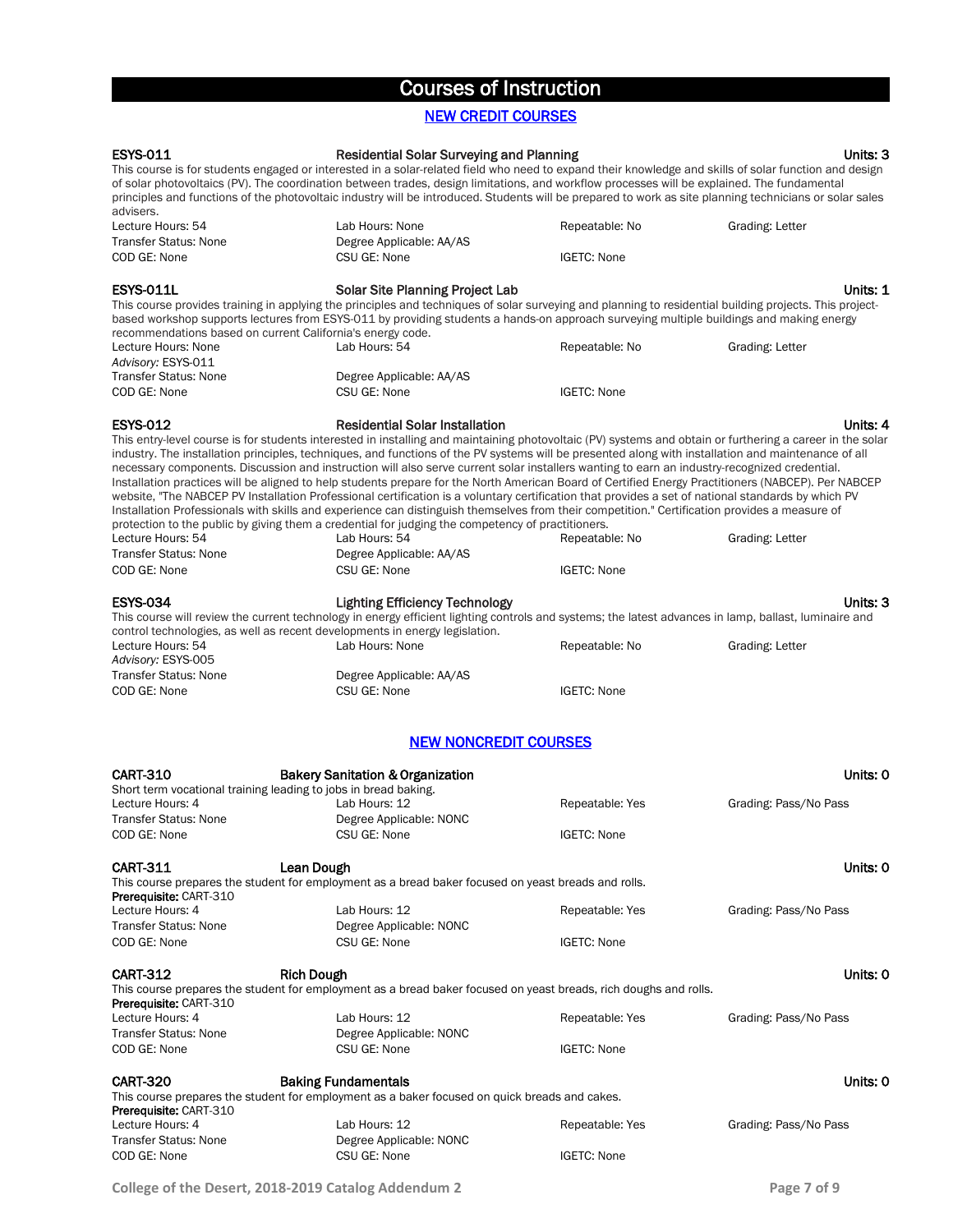| <b>CART-321</b>               | <b>Quick Breads</b>                                                                                      |                    | Units: 0              |
|-------------------------------|----------------------------------------------------------------------------------------------------------|--------------------|-----------------------|
| <b>Prerequisite: CART-320</b> | This course prepares the student for employment as a baker focused on quick breads.                      |                    |                       |
| Lecture Hours: 4              | Lab Hours: 12                                                                                            | Repeatable: Yes    | Grading: Pass/No Pass |
| <b>Transfer Status: None</b>  | Degree Applicable: NONC                                                                                  |                    |                       |
| COD GE: None                  | CSU GE: None                                                                                             | <b>IGETC: None</b> |                       |
| <b>CART-322</b>               | Breakfast Breads & Pastry Dough                                                                          |                    | Units: 0              |
| Prerequisite: CART-320        | This course prepares the student for employment as a baker focused on breakfast breads and pastry dough. |                    |                       |
| Lecture Hours: 4              | Lab Hours: 12                                                                                            | Repeatable: Yes    | Grading: Pass/No Pass |
| <b>Transfer Status: None</b>  | Degree Applicable: NONC                                                                                  |                    |                       |
| COD GE: None                  | CSU GE: None                                                                                             | <b>IGETC: None</b> |                       |
| <b>CART-323</b>               | Cakes                                                                                                    |                    | Units: 0              |
|                               | This course prepares the student for employment as a baker focused on cakes.                             |                    |                       |
| <b>Prerequisite: CART-320</b> |                                                                                                          |                    |                       |
| Lecture Hours: 4              | Lab Hours: 12                                                                                            | Repeatable: Yes    | Grading: Pass/No Pass |
| <b>Transfer Status: None</b>  | Degree Applicable: NONC                                                                                  |                    |                       |
| COD GE: None                  | CSU GE: None                                                                                             | <b>IGETC: None</b> |                       |
| <b>CART-330</b>               | Introduction to the Kitchen                                                                              |                    | Units: 0              |
|                               | This course prepares the student for employment as a prep cook.                                          |                    |                       |
| Lecture Hours: 4              | Lab Hours: 12                                                                                            | Repeatable: Yes    | Grading: Pass/No Pass |
| <b>Transfer Status: None</b>  | Degree Applicable: NONC                                                                                  |                    |                       |
| COD GE: None                  | CSU GE: None                                                                                             | <b>IGETC: None</b> |                       |
| <b>CART-331</b>               | <b>Meat &amp; Potato Preparation</b>                                                                     |                    | Units: 0              |
| <b>Prerequisite: CART-330</b> | This course prepares the student for employment as a prep cook.                                          |                    |                       |
| Lecture Hours: 4              | Lab Hours: 12                                                                                            | Repeatable: Yes    | Grading: Pass/No Pass |
| <b>Transfer Status: None</b>  | Degree Applicable: NONC                                                                                  |                    |                       |
| COD GE: None                  | CSU GE: None                                                                                             | <b>IGETC: None</b> |                       |
| <b>CART-332</b>               | Fish & Shellfish                                                                                         |                    | Units: 0              |
| Prerequisite: CART-330        | This course prepares the student for employment as a prep cook.                                          |                    |                       |
| Lecture Hours: 4              | Lab Hours: 12                                                                                            | Repeatable: Yes    | Grading: Pass/No Pass |
| <b>Transfer Status: None</b>  | Degree Applicable: NONC                                                                                  |                    |                       |
| COD GE: None                  | CSU GE: None                                                                                             | <b>IGETC: None</b> |                       |
| <b>CART-333</b>               | Grains, Legumes & Vegetables                                                                             |                    | Units: 0              |
| <b>Prerequisite: CART-330</b> | This course prepares the student for employment as a prep cook.                                          |                    |                       |
| Lecture Hours: 4              | Lab Hours: 12                                                                                            | Repeatable: Yes    | Grading: Pass/No Pass |
| Transfer Status: None         | Degree Applicable: NONC                                                                                  |                    |                       |
| COD GE: None                  | CSU GE: None                                                                                             | <b>IGETC: None</b> |                       |
| <b>CART-334</b>               | Poultry                                                                                                  |                    | Units: 0              |
|                               | This course prepares the student for employment as a prep cook.                                          |                    |                       |
| Prerequisite: CART-330        |                                                                                                          |                    |                       |
| Lecture Hours: 4              | Lab Hours: 12                                                                                            | Repeatable: Yes    | Grading: Pass/No Pass |
| <b>Transfer Status: None</b>  | Degree Applicable: NONC                                                                                  |                    |                       |
| COD GE: None                  | CSU GE: None                                                                                             | <b>IGETC: None</b> |                       |